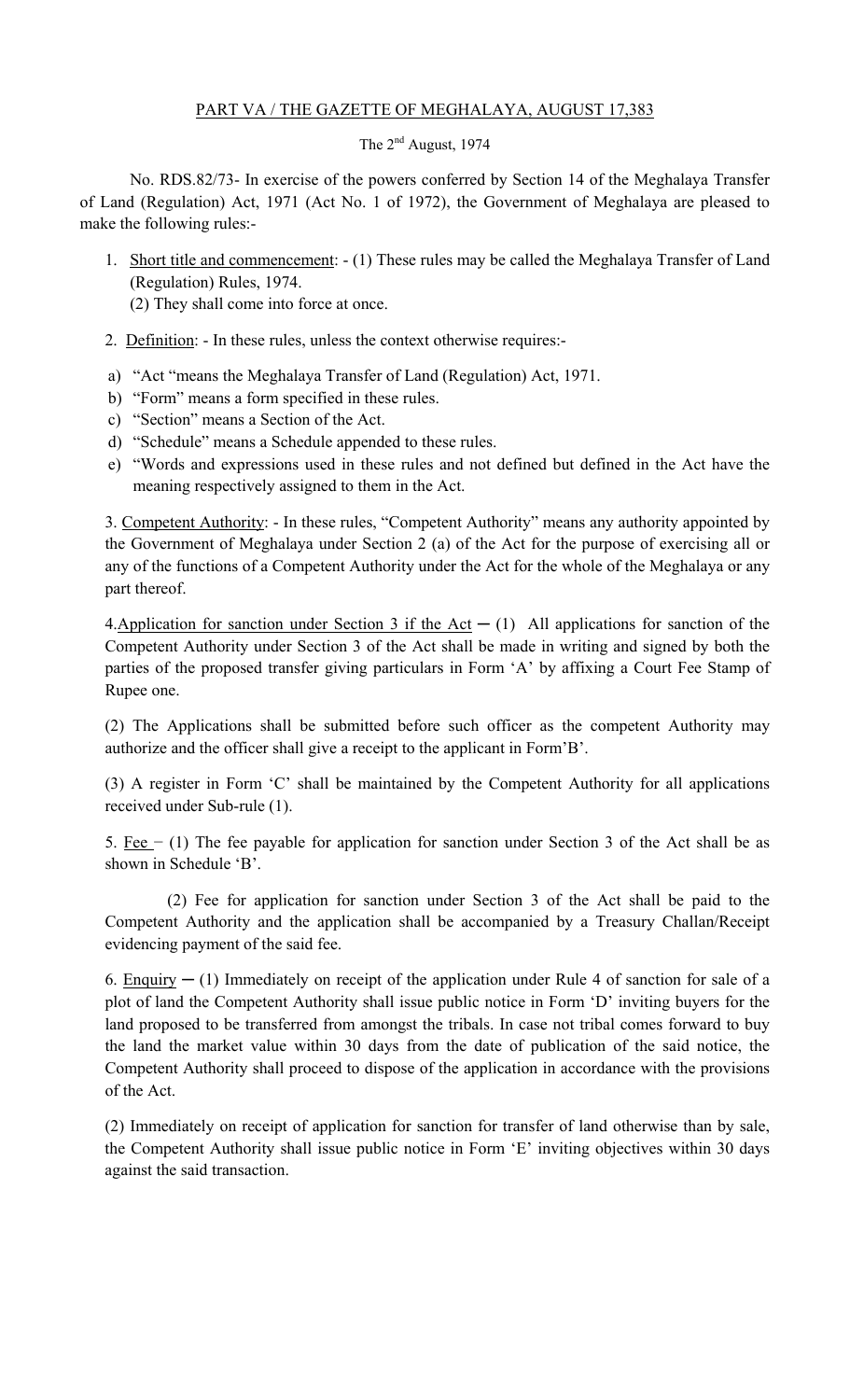(3) In disposing of applications filed under Rule 4 the Competent Authority may call for report from any person or authority and also authorize any officer to make such enquiry as it dem fit and proper.

(4) The Competent Authority shall dispose of the applications filed under Rule 4 as early as possible ant not later than six months as provided in sub-sections (3) and (4) of Section 4 of the Act and the period of six months shall be counted from the date from which the application is received by the Competent Authority.

(5) Every order granting or refusing sanction shall be in writing and in case of refusal shall contain the reasons for such refusal.

(6) The Competent Authority shall communicate the final order of granting or refusing sanction to the applicant by registered post addressed to the applicant or, if there is no postal service, the order may be communicated by any other means or service and the signature of the person to whom the copy of the order is delivered shall be obtained.

(7) Registration under Section 7 of the Act – (1) The Competent Authority appointed under Section 2(a) of the Act shall also be the Authority for registration of transfer of land under section 7 of the Act.

(2) The Competent authority shall issue a public notice asking persons to register the transfer of land made after the commencement of the Constitution and before the commencement of the Act by a tribal to a non-tribal or by a non-tribal to another non-tribal.

(3) The Competent Authority shall maintain a register for registration of land under Section 7 of the Act in Form 'F'.

(4) Any person who wants to have his transfer registered under Section 7 of the Act may apply to the Competent Authority giving particulars mentioned in Form 'F' by registered post and on receipt of such application the Competent Authority shall register the transfer and note the particulars of the transfer in the register maintained under sub-rule (3).

(5) If a person fails to register his transfer of land within two years from the commencement of the Act as provided in Section 7 of the Act, he may apply to the Government of Meghalaya in the Revenue Department for condonation of delay under provision to Section 7 of the Act. The applicant shall give reasons for non-registration of the transfer within two years and shall also pay a fee of Rs. 5. The application shall be accompanied by a Treasury Challan evidencing payment of the said late fee.

(6) In case the application filed under sub-rule (5) is granted, the Government of Meghalaya shall issue directions to the competent Authority to register the transfer and on receipt of such directions the Competent Authority shall register the transfer.

(7) In case the application filed under sub-rule (5) is rejected the fee so deposited shall be refunded to the person who paid the fee.

(8) (1) In notice to show cause under Section 8 of the Act shall be in Form 'G'.

Contd….Page…..3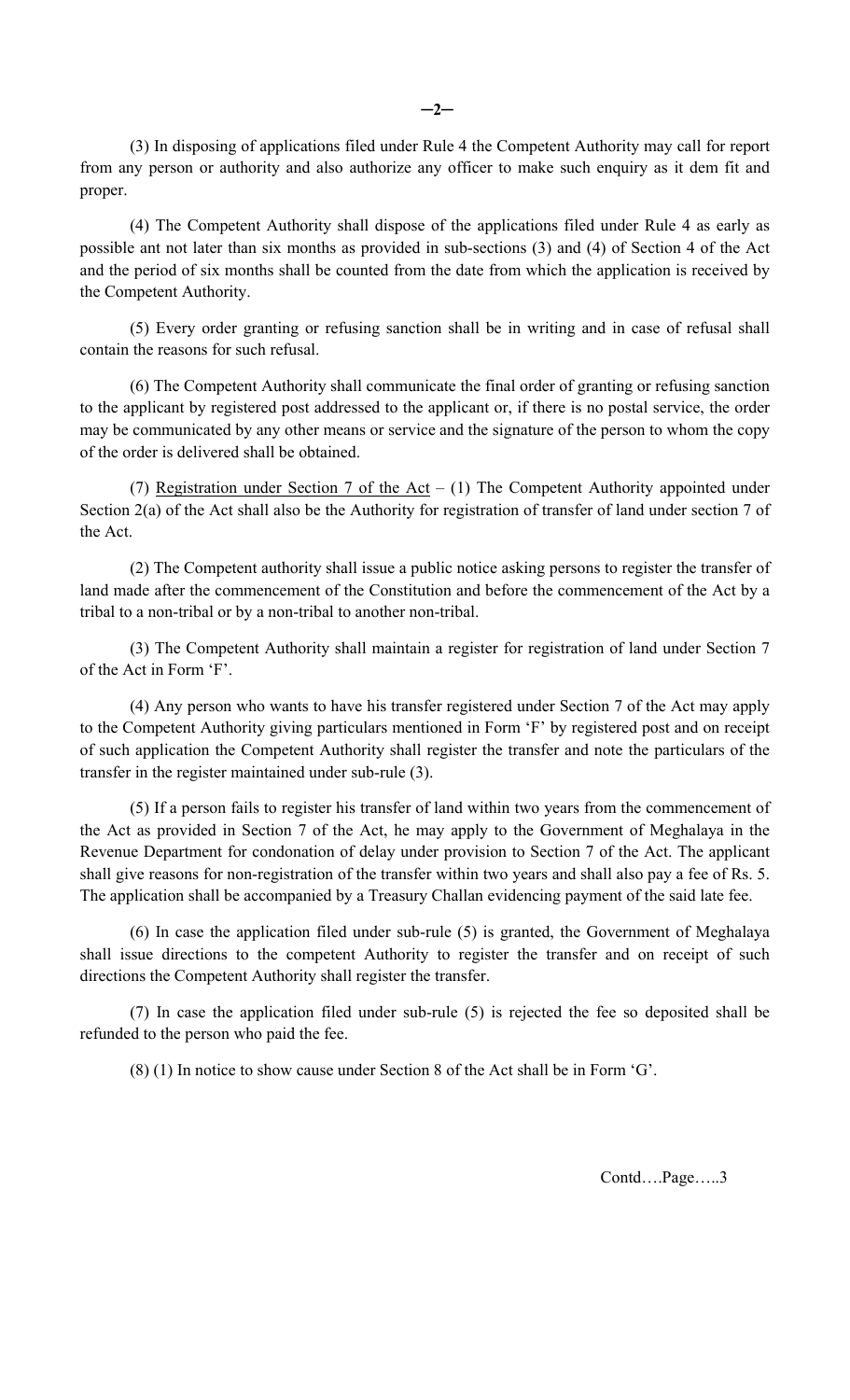(2) The notice shall be served by delivering it to the person to whom it is directed or by delivering it at the usual place of abode of such person or to some adult member of his family, or in case it cannot be so served by sending it by registered post. In case such notice cannot be served in any of the ways hereinbefore mentioned it may be served in such ways as the Competent Authority may direct.

> D. Singh Secretary to the Government of Meghalaya Revenue & Disaster Management Department

## SCHEDULE 'A' FORM A – Part 1 [See Rule 4 (1)]

Information to be furnished by the non-tribal applicant in whose favour transfer of land is to be considered.

|  | 6. Particulars of the plot to be transferred with area and boundaries, etc                                                                                                                                                                                                                                                                                                                 |  |  |  |  |  |  |
|--|--------------------------------------------------------------------------------------------------------------------------------------------------------------------------------------------------------------------------------------------------------------------------------------------------------------------------------------------------------------------------------------------|--|--|--|--|--|--|
|  |                                                                                                                                                                                                                                                                                                                                                                                            |  |  |  |  |  |  |
|  |                                                                                                                                                                                                                                                                                                                                                                                            |  |  |  |  |  |  |
|  | $0.31 \quad 1 \quad 0.1 \quad 0.1 \quad 1 \quad 1 \quad 1 \quad 1 \quad 0.1 \quad 1 \quad 1 \quad 0.1 \quad 0.1 \quad 0.1 \quad 0.1 \quad 0.1 \quad 0.1 \quad 0.1 \quad 0.1 \quad 0.1 \quad 0.1 \quad 0.1 \quad 0.1 \quad 0.1 \quad 0.1 \quad 0.1 \quad 0.1 \quad 0.1 \quad 0.1 \quad 0.1 \quad 0.1 \quad 0.1 \quad 0.1 \quad 0.1 \quad 0.1 \quad 0.1 \quad 0.1 \quad 0.1 \quad 0.1 \quad$ |  |  |  |  |  |  |

9. Number of plots of land in the possession of the applicant and members of his family in different parts of the State.

Explanation: - Member of his family "means the members of his/her family consisting of wife/husband, the parents, children and step-children.

(Particulars, area and boundaries of each plot to be given separately).

I solemnly affirm that the particulars given above are true to the best of my knowledge and belief.

Signature of the applicant

Contd….Page…..4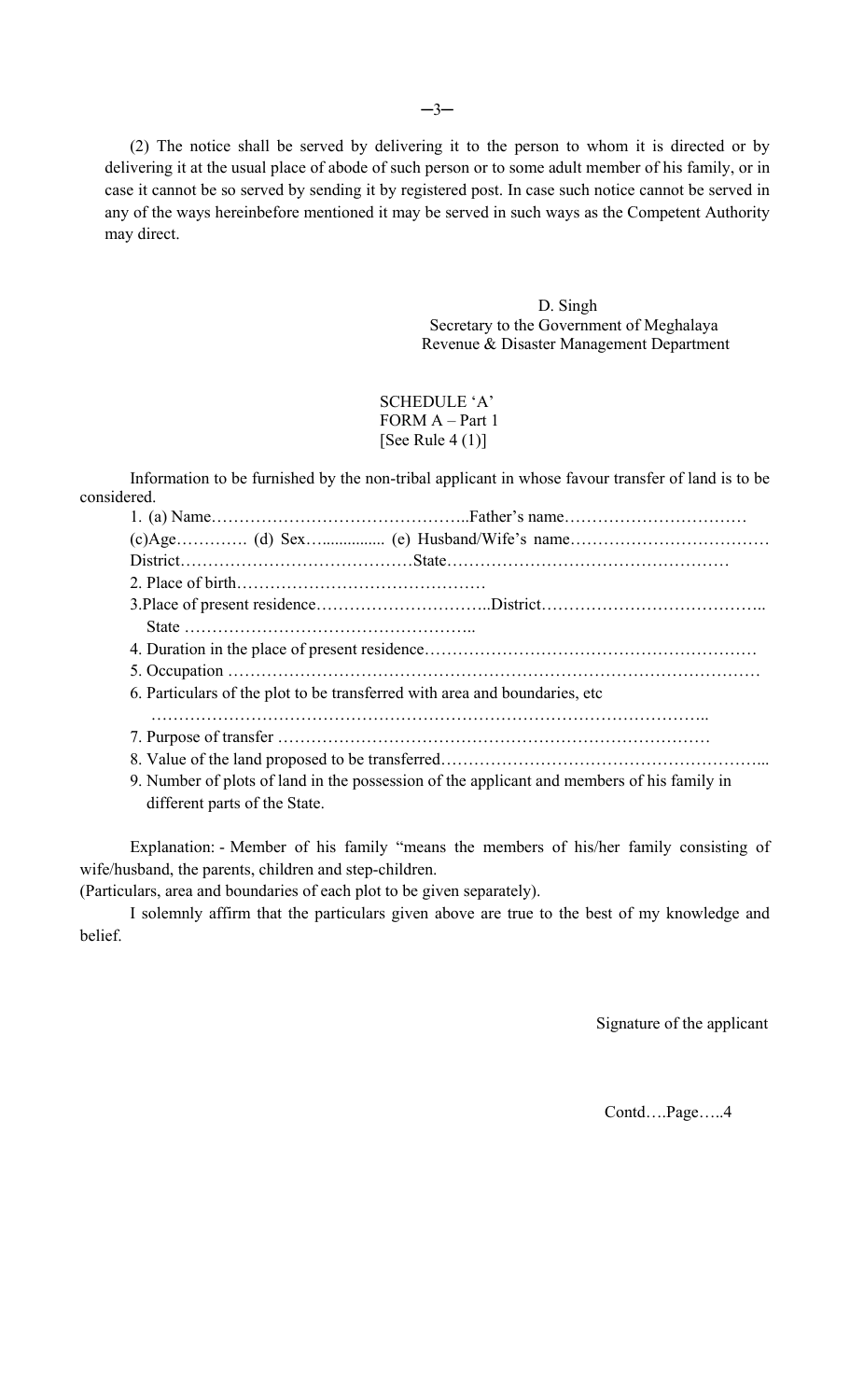## PART II

Particulars to be furnished by land owner whose land is proposed to be transferred to the applicant.

1. Name ………………………………….Father's name…………………………………………

Age…………………………………………..

- 2. Place of residence……………………………………………..District………………………….
- 3. Occupation………………………………………………………………..
- 4. Nature and mode of acquiring the ownership over the land proposed to be transferred ………………………………………………………………………………
- 5. Number of plot already transferred to non-tribal with area and boundaries of each plot.
- 6. Names and addresses of the tribals, if any willing to take the land on transfer and price offered.
- 7. Reasons for the present proposed transfer affected in favour of the applicant.

I solemnly affirm that the particulars given above are true to the best of my knowledge and belief.

(Signature of the transferor)

# SCHEDULE 'A' FORM B [See Rule  $4(2)$ ]

Signature of the officer

Contd….Page…..5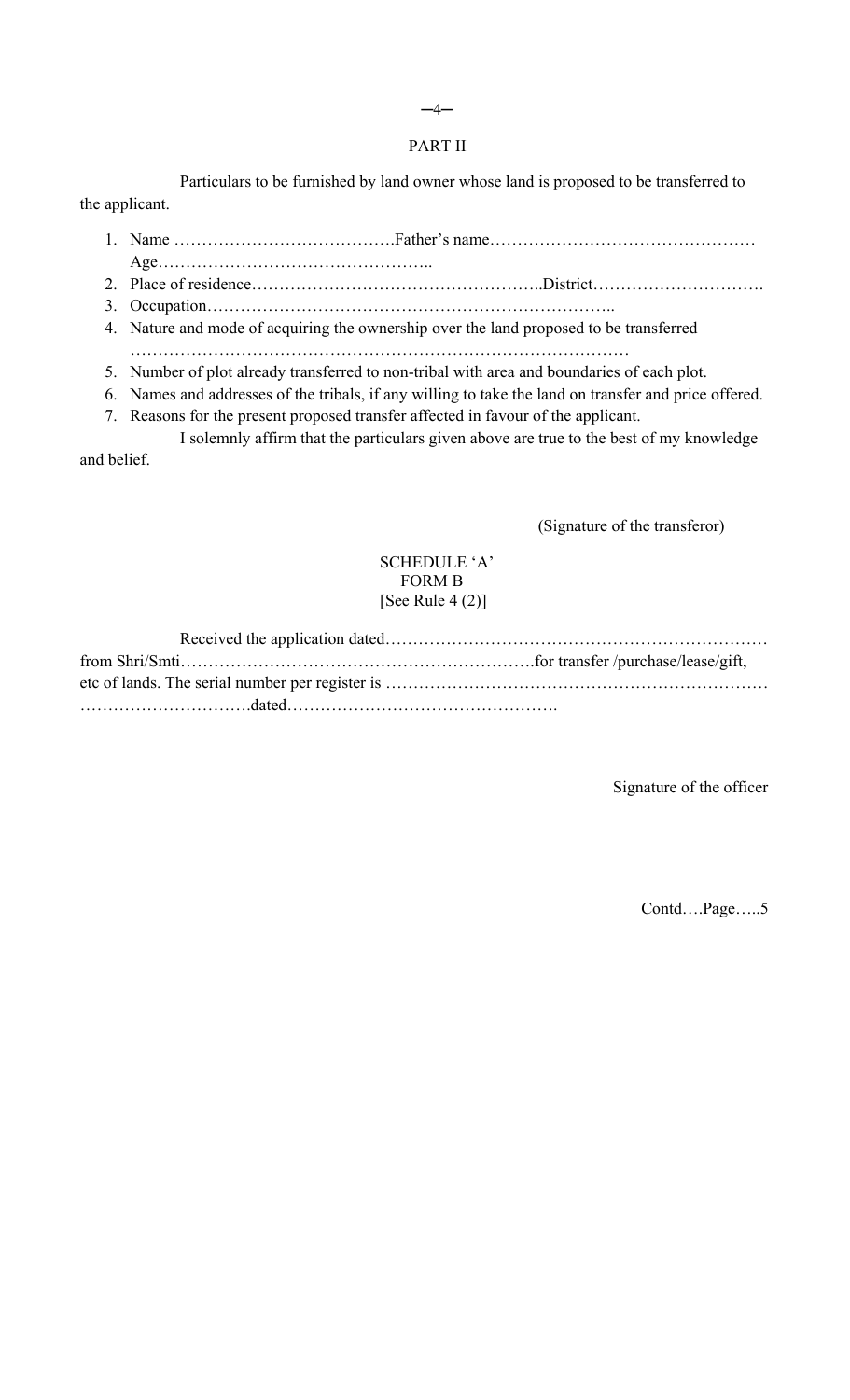# Page −5<sup>−</sup> SCHEDULE – 4

# $F$  $Q$  $R$  $R$  $U$  $E$  $4$   $(3)$ ]

| Serial<br>$\rm No.$ | Name of the applicant | Date of<br>application  | Date of<br>Receipt | Type of<br>transfer | Amount<br>deposited as fee | Date whenever<br>enquiry started | Date when<br>enquiry report<br>submitted | Date of disposal<br>with decision | <b>REMARKS</b> |
|---------------------|-----------------------|-------------------------|--------------------|---------------------|----------------------------|----------------------------------|------------------------------------------|-----------------------------------|----------------|
| $\mathbf{1}$        | $\overline{2}$        | $\overline{\mathbf{3}}$ | $\overline{4}$     | $\overline{5}$      | 6                          | $\overline{7}$                   | $\overline{8}$                           | $\overline{9}$                    | 10             |
|                     |                       |                         |                    |                     |                            |                                  |                                          |                                   |                |
|                     |                       |                         |                    |                     |                            |                                  |                                          |                                   |                |
|                     |                       |                         |                    |                     |                            |                                  |                                          |                                   |                |
|                     |                       |                         |                    |                     |                            |                                  |                                          |                                   |                |
|                     |                       |                         |                    |                     |                            |                                  |                                          |                                   |                |
|                     |                       |                         |                    |                     |                            |                                  |                                          |                                   |                |
|                     |                       |                         |                    |                     |                            |                                  |                                          |                                   |                |
|                     |                       |                         |                    |                     |                            |                                  |                                          |                                   |                |
|                     |                       |                         |                    |                     |                            |                                  |                                          |                                   |                |
|                     |                       |                         |                    |                     |                            |                                  |                                          |                                   |                |
|                     |                       |                         |                    |                     |                            |                                  |                                          |                                   |                |
|                     |                       |                         |                    |                     |                            |                                  |                                          |                                   |                |
|                     |                       |                         |                    |                     |                            |                                  |                                          |                                   |                |
|                     |                       |                         |                    |                     |                            |                                  |                                          |                                   |                |
|                     |                       |                         |                    |                     |                            |                                  |                                          |                                   |                |
|                     |                       |                         |                    |                     |                            |                                  |                                          |                                   |                |
|                     |                       |                         |                    |                     |                            |                                  |                                          |                                   |                |
|                     |                       |                         |                    |                     |                            |                                  |                                          |                                   |                |
|                     |                       |                         |                    |                     |                            |                                  |                                          |                                   |                |
|                     |                       |                         |                    |                     |                            |                                  |                                          |                                   |                |
|                     |                       |                         |                    |                     |                            |                                  |                                          |                                   |                |
|                     |                       |                         |                    |                     |                            |                                  |                                          |                                   |                |
|                     |                       |                         |                    |                     |                            |                                  |                                          |                                   |                |
|                     |                       |                         |                    |                     |                            |                                  |                                          |                                   |                |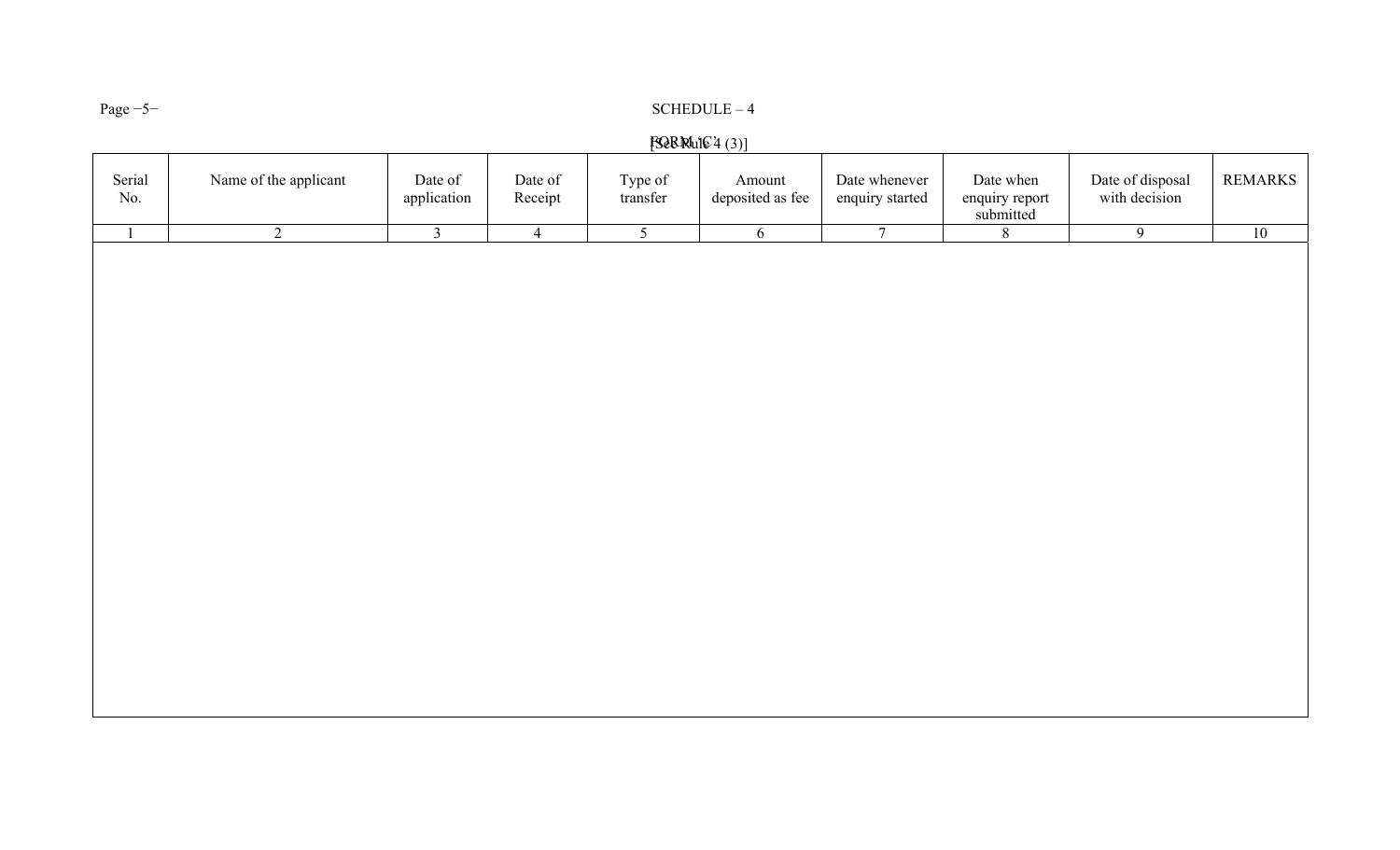# SCHEDULE 'A' FORM D

# [See Rule  $6(1)$ ]

#### SCHEDULE

NORTH : EAST : SOUTH : WEST :

Intending purchasers from amongst the tribals may contact the office of the undersigned within 30 days from the date of this office between 10.a.m. and 4 p.m. on all working days and give notice in writing that he/she in intends to purchase the land.

### Signature and Seal  $\mathcal{L}=\mathcal{L}$

## SCHEDULE 'A' FORM 'E' [See Rule 6 (2)]

Notice is hereby given that Shri/Smti…………………………………………………………….. Intends to transfer his/her land situated at………………………………………………………………... Measuring …………………….acres by way of gift/exchange/mortgage/lease/surrender as per schedule given below:-

### **SCHEDULE**

NORTH : EAST : SOUTH : **WEST** 

Interested parties may file their objection, If any, under the officer of the undersigned within 30 days from the date of issue of this notice between 10 a.m. and 4.p.m. on all working days in writing.

Given under my hand and seal this……………………………………………………… ……………………………………………..day of 199…………….

Signature and Seal

Contd….Page…..7

─6─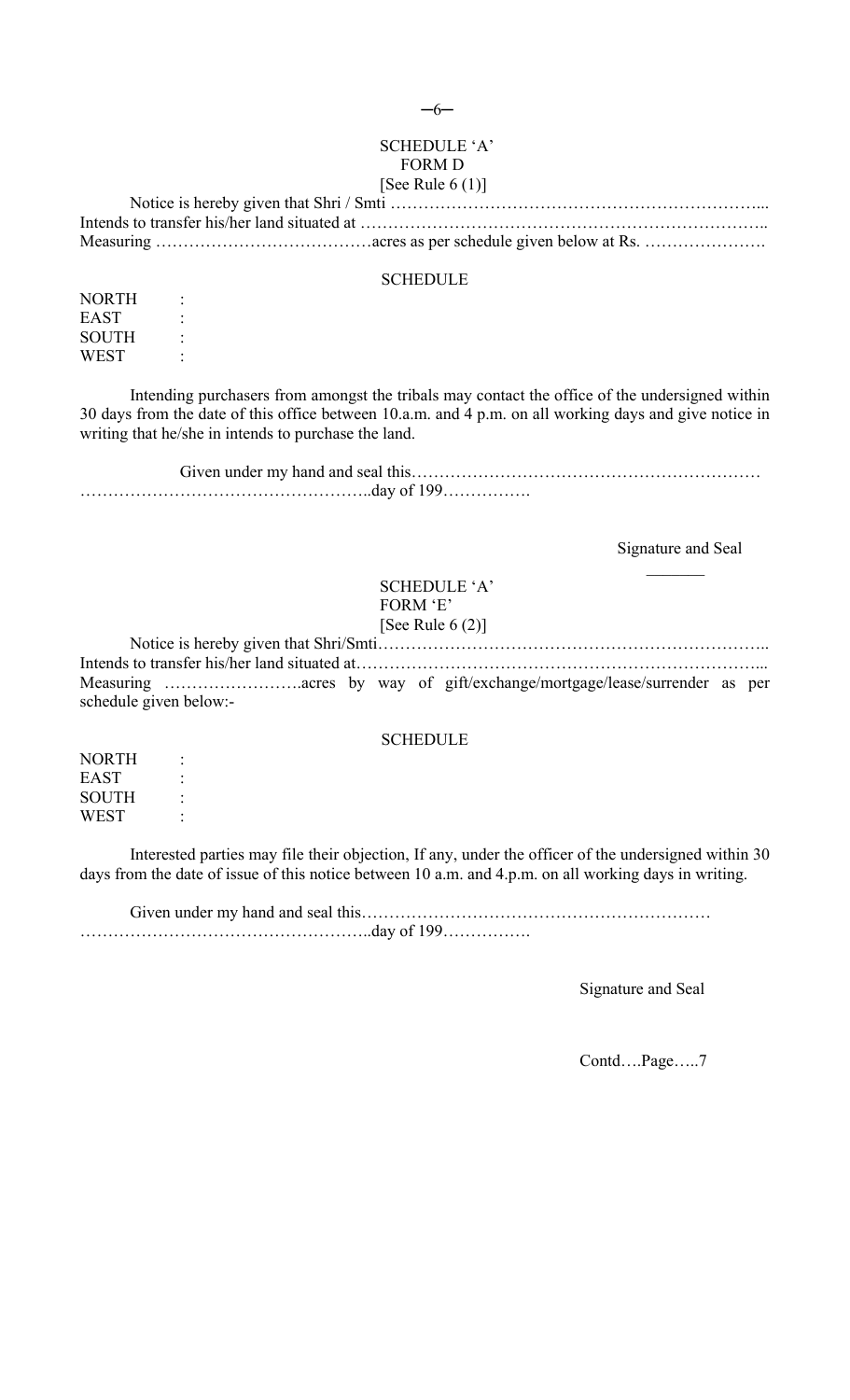# SCHEDULE 'A' FORM 'F' [See Rule 7 (3) (4)]

| Serial         | Date of the    | Name of        | Nature of      | Date of        | Name of    | Name of        | Remarks            |
|----------------|----------------|----------------|----------------|----------------|------------|----------------|--------------------|
| No.            | application    | the            | transfer       | $transfer$     | the        | the            |                    |
|                |                | applicant      |                |                | transferor | transfer       |                    |
| $\overline{1}$ | $\overline{2}$ | $\overline{3}$ | $\overline{4}$ | $\overline{5}$ | $\sqrt{6}$ | $\overline{7}$ | $\overline{\bf 8}$ |
|                |                |                |                |                |            |                |                    |
|                |                |                |                |                |            |                |                    |
|                |                |                |                |                |            |                |                    |
|                |                |                |                |                |            |                |                    |
|                |                |                |                |                |            |                |                    |
|                |                |                |                |                |            |                |                    |
|                |                |                |                |                |            |                |                    |
|                |                |                |                |                |            |                |                    |
|                |                |                |                |                |            |                |                    |
|                |                |                |                |                |            |                |                    |
|                |                |                |                |                |            |                |                    |
|                |                |                |                |                |            |                |                    |
|                |                |                |                |                |            |                |                    |
|                |                |                |                |                |            |                |                    |
|                |                |                |                |                |            |                |                    |
|                |                |                |                |                |            |                |                    |
|                |                |                |                |                |            |                |                    |
|                |                |                |                |                |            |                |                    |
|                |                |                |                |                |            |                |                    |
|                |                |                |                |                |            |                |                    |
|                |                |                |                |                |            |                |                    |
|                |                |                |                |                |            |                |                    |
|                |                |                |                |                |            |                |                    |
|                |                |                |                |                |            |                |                    |
|                |                |                |                |                |            |                |                    |
|                |                |                |                |                |            |                |                    |
|                |                |                |                |                |            |                |                    |
|                |                |                |                |                |            |                |                    |
|                |                |                |                |                |            |                |                    |
|                |                |                |                |                |            |                |                    |
|                |                |                |                |                |            |                |                    |
|                |                |                |                |                |            |                |                    |
|                |                |                |                |                |            |                |                    |
|                |                |                |                |                |            |                |                    |
|                |                |                |                |                |            |                |                    |
|                |                |                |                |                |            |                |                    |
|                |                |                |                |                |            |                |                    |
|                |                |                |                |                |            |                |                    |
|                |                |                |                |                |            |                |                    |
|                |                |                |                |                |            |                |                    |
|                |                |                |                |                |            |                |                    |
|                |                |                |                |                |            |                |                    |
|                |                |                |                |                |            |                |                    |
|                |                |                |                |                |            |                |                    |
|                |                |                |                |                |            |                |                    |
|                |                |                |                |                |            |                |                    |
|                |                |                |                |                |            |                |                    |
|                |                |                |                |                |            |                |                    |
|                |                |                |                |                |            |                |                    |
|                |                |                |                |                |            |                |                    |
|                |                |                |                |                |            |                |                    |

## $-7-$